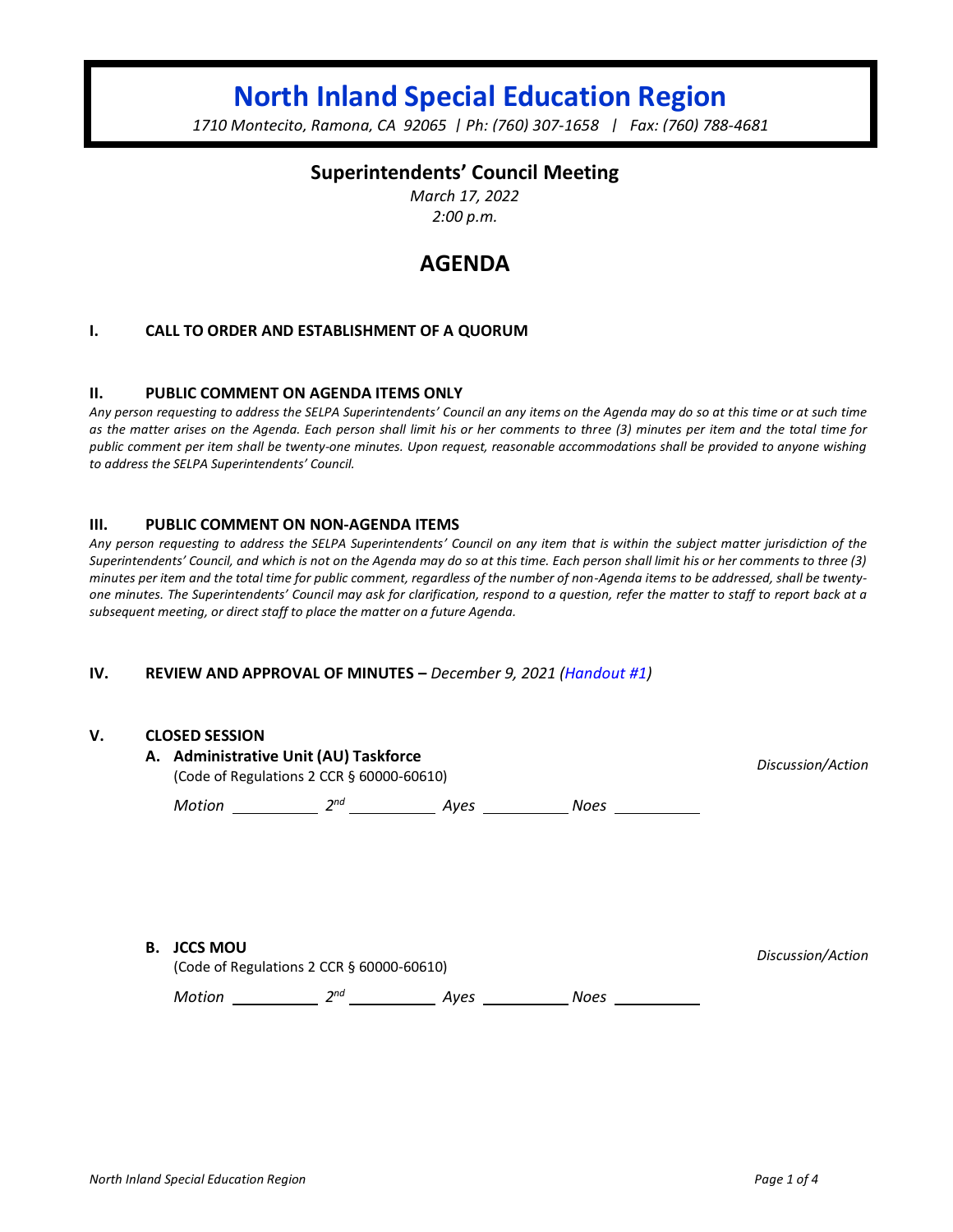| VI.      | <b>PUBLIC MEETING - Discussion/Action</b> |                                                    |                                                                                                                                   |                                                                                                               |                   |
|----------|-------------------------------------------|----------------------------------------------------|-----------------------------------------------------------------------------------------------------------------------------------|---------------------------------------------------------------------------------------------------------------|-------------------|
|          |                                           | A. Report any action resulting from Closed Session | Discussion/Action                                                                                                                 |                                                                                                               |                   |
|          |                                           |                                                    |                                                                                                                                   |                                                                                                               |                   |
| Council. |                                           |                                                    | B. 2019-20 Funding Allocation - Annual R2 ( <i>Handout #3</i> )<br>Principal Apportionment Terminology (Informational Handout #2) | The 2019-20 NISER Funding Allocation Packet will be submitted for review and approval by the Superintendents' | Discussion/Action |
| Council. |                                           |                                                    | C. 2020-21 Funding Allocation – Annual (Handout #4)                                                                               | The 2020-21 NISER Funding Allocation Packet will be submitted for review and approval by the Superintendents' | Discussion/Action |
|          |                                           |                                                    |                                                                                                                                   | Motion _____________ 2 <sup>nd</sup> _______________ Ayes _____________ Noes ____________                     |                   |
| Council. |                                           |                                                    | D. 2021-22 Funding Allocation – P1 and Projected P2 (Handout #5)                                                                  | The 2021-22 NISER Funding Allocation Packet will be submitted for review and approval by the Superintendents' | Discussion/Action |
|          |                                           |                                                    |                                                                                                                                   |                                                                                                               |                   |
|          |                                           |                                                    | E. Base Proration History (Handout #8)<br>A review of the updated data for the Base Proration History.                            |                                                                                                               | Discussion        |
|          |                                           |                                                    |                                                                                                                                   |                                                                                                               |                   |
| Council. | F.                                        |                                                    | 2022-23 Funding Allocation - Projected P2 (Handout #6)                                                                            | The 2022-23 NISER Funding Allocation Packet will be submitted for review and approval by the Superintendents' | Discussion/Action |
|          |                                           |                                                    |                                                                                                                                   | Motion _____________ $2^{nd}$ ________________ Ayes ______________ Noes ___________                           |                   |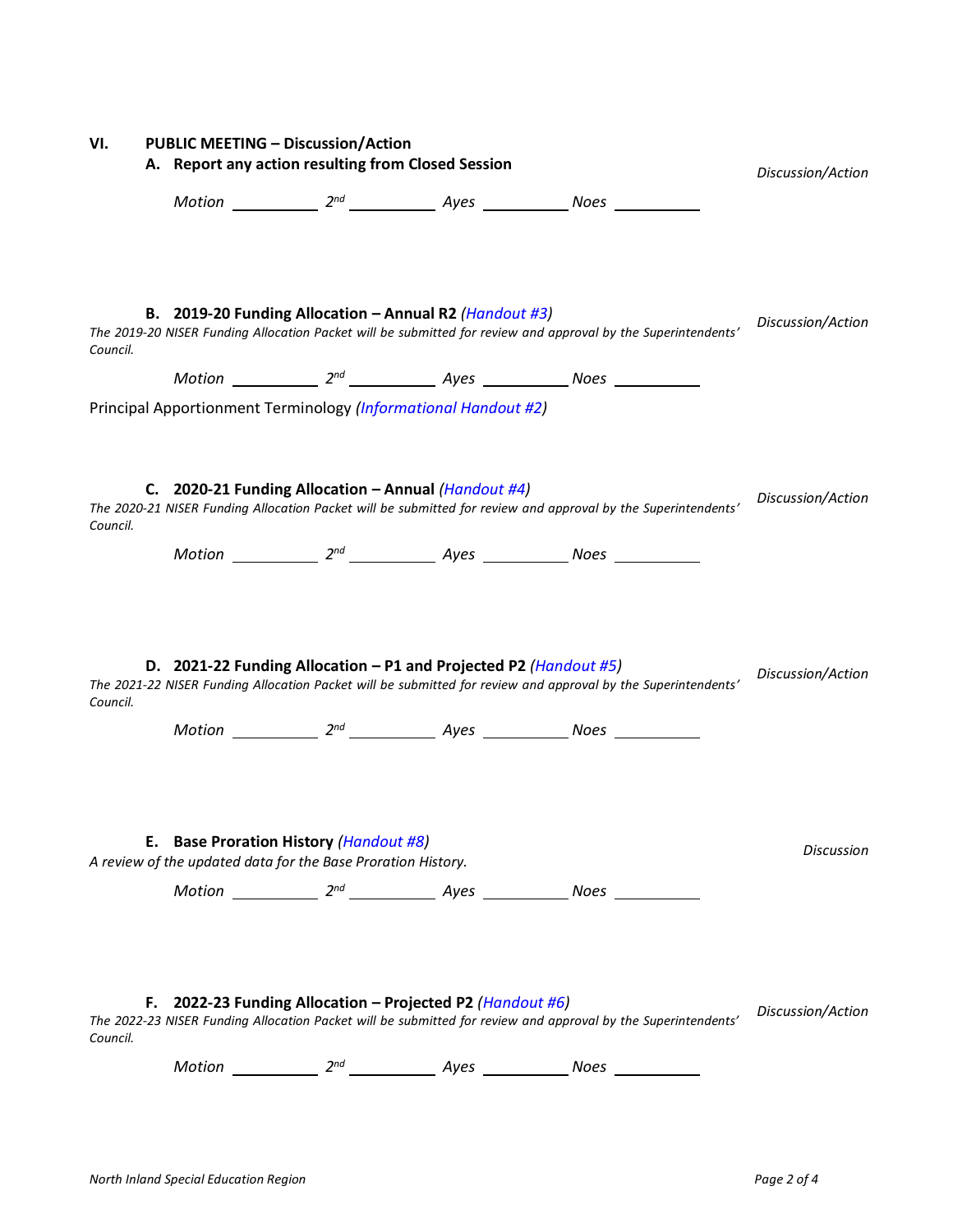#### **G. 3310/3305 Weighted Calculation Review and Options** *(Handout #7)*

*Discuss the Weighted Calculation for the 3310/3315 IDEA Grant Allocation. Options will be presented for review and possible approval by the Superintendents' Council. Discussion/Action*

*Motion 2 nd Ayes Noes*  Additional Information regarding 6547 Early Intervention Grant Funds – See [Ed Code 56836.40](https://leginfo.legislature.ca.gov/faces/codes_displaySection.xhtml?sectionNum=56836.40&lawCode=EDC)

#### **VII. DISCUSSION**

#### **A. 2021-22 High Cost Pool Calculation Form** *(Handout #9)*

*Review of the updated form for district completion. Claim Form will be due to the SELPA by April 30, 2022 for review and possible approval by the Committees and Council at the May meetings.*

#### **B. Local Plan** *(Handout #10)*

*Discuss process and timeline for the Local Plan updates that are due to CDE on June 30, 2022.* Timeline:

April 29: OPS Review May 2: CAC meeting and approval of Local Plan docs (ABP and ASP) May 10: CBO Review May 12: SUPTS Council meeting and approval May 15: Submit to SDCOE for review and approval June 30: SELPA submit to CDE

## **C. Local Control and Accountability Plan (LCAP)**

*Discuss the LCAP requirement for SELPA participation for each LEA.*

## **D. IntraSELPA Transfer Process** *(Handout #11)*

*Item was tabled at the previous meeting, pending input from Julian Union Superintendent.*

#### **E. CDE Compliance** *(Handout #12)*

*Discuss Annual Determination Letter and associated compliance monitoring activities.*